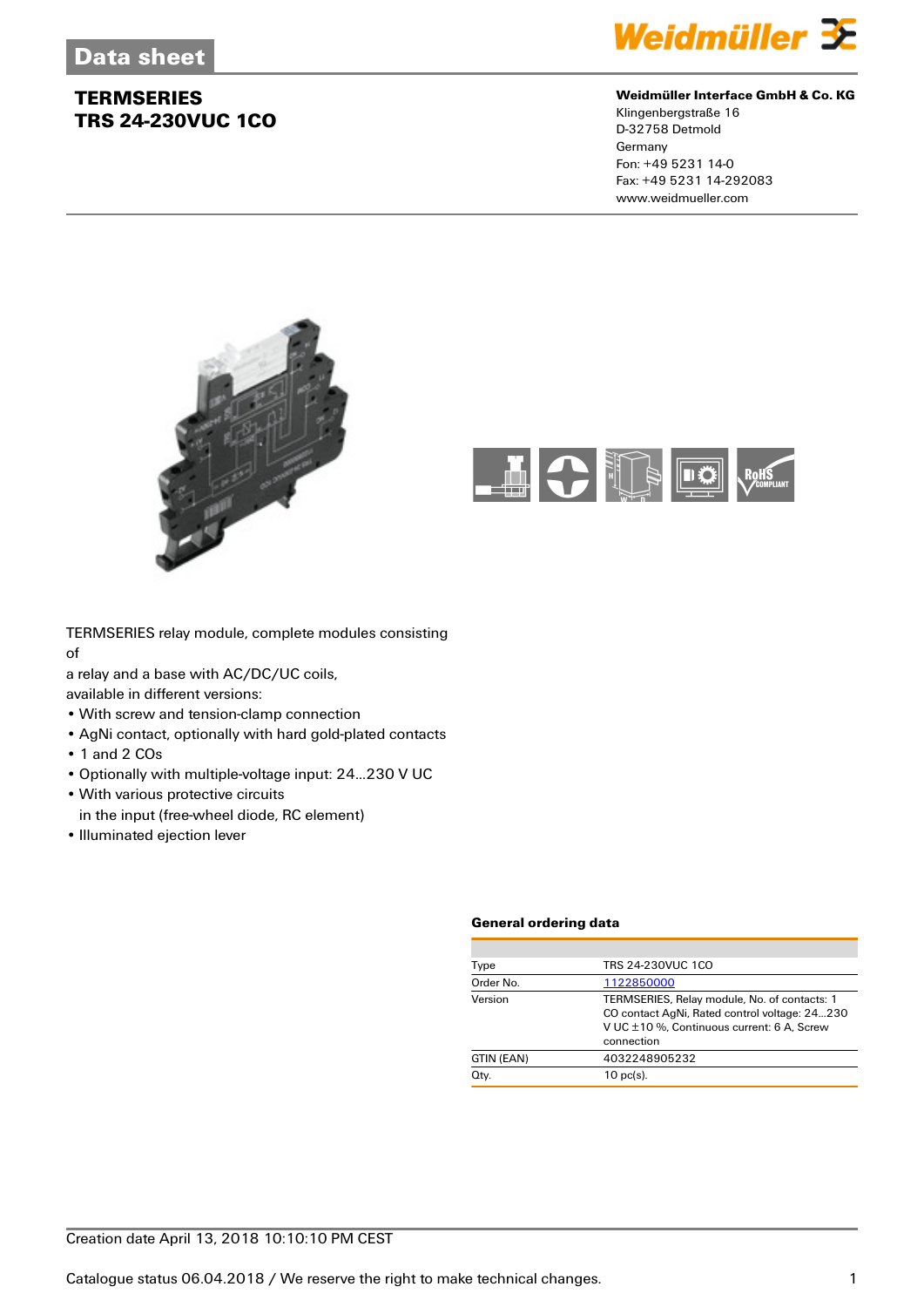## **Technical data**

**Dimensions and weights**



#### **Weidmüller Interface GmbH & Co. KG**

Klingenbergstraße 16 D-32758 Detmold Germany Fon: +49 5231 14-0 Fax: +49 5231 14-292083

| Width                                                                                 | $6.4 \text{ mm}$                                      | Width (inches)                                    | 0.252 inch                                      |
|---------------------------------------------------------------------------------------|-------------------------------------------------------|---------------------------------------------------|-------------------------------------------------|
| Height                                                                                | 89.6 mm                                               | Height (inches)                                   | 3.528 inch                                      |
| Depth                                                                                 | 87.8 mm                                               | Depth (inches)                                    | 3.457 inch                                      |
| Net weight                                                                            | 38 <sub>g</sub>                                       |                                                   |                                                 |
| <b>Temperatures</b>                                                                   |                                                       |                                                   |                                                 |
|                                                                                       |                                                       |                                                   |                                                 |
| Humidity                                                                              | 5-95% rel. humidity, $T_u =$<br>40°C, no condensation | Operating temperature, max.                       | 60 °C                                           |
| Operating temperature, min.                                                           | -40 °C                                                | Storage temperature, max.                         | 85 °C                                           |
| Storage temperature, min.                                                             | -40 $^{\circ}$ C                                      | <b>Operating temperature</b>                      | -40 °C60 °C                                     |
| Storage temperature                                                                   | -40 °C85 °C                                           |                                                   |                                                 |
| Input                                                                                 |                                                       |                                                   |                                                 |
|                                                                                       |                                                       |                                                   |                                                 |
| Rated control voltage                                                                 | 24230 V UC $\pm$ 10 %                                 | <b>Rated current AC</b>                           | 4 mA @ 230 V AC ±10 %,<br>28 mA @ 24 V AC ±10 % |
| <b>Rated current DC</b>                                                               | 22 mA @ 24 V DC ±10 %                                 | Power rating                                      | 530 mW @ 24 V DC.<br>930 mVA @ 230 V AC         |
| Pull-in/drop-out voltage, typ.                                                        | 13 V / 7 V AC<br>13 V / 5 V DC                        | Pull-in/drop-out current, typ.                    | 28.5 mA / 11 mA AC<br>23 mA / 6.5 mA DC         |
| <b>Status indicator</b>                                                               | Green LED                                             | Protective circuit                                | Rectifier                                       |
| Coil voltage of the replacement relay<br>deviating from the rated control voltage Yes |                                                       | Coil voltage of the replacement relay             | 24 V DC                                         |
| <b>Output</b>                                                                         |                                                       |                                                   |                                                 |
| Rated switching voltage                                                               | 250 V AC                                              | Max. switching voltage, AC                        | 250 V                                           |
| Max. switching voltage, DC                                                            | 250 V                                                 | Continuous current                                | 6 A                                             |
| Inrush current                                                                        | 20 A / 20 ms                                          | AC switching capacity (resistive), max.           | 1500 VA                                         |
| DC switching capacity (resistive), max.                                               | 144 W @ 24 V                                          | Switch-on delay                                   | ≤ 30 ms                                         |
| Switch-off delay                                                                      | $< 140$ ms                                            | Min. switching power                              | 1 mA @ 24 V, 10 mA @ 12<br>V, 100 mA @ 5 V      |
| Max. switching frequency at rated load                                                | $0.1$ Hz                                              |                                                   |                                                 |
| <b>Contact data</b>                                                                   |                                                       |                                                   |                                                 |
| Contact type                                                                          |                                                       | Mechanical service life                           |                                                 |
|                                                                                       | 1 CO contact (AgNi)                                   |                                                   | 5 x 10 <sup>6</sup> switching cycles            |
| General data                                                                          |                                                       |                                                   |                                                 |
| Mounting rail                                                                         | <b>TS 35</b>                                          | Test button                                       | No                                              |
| Mechanical switch position indicator                                                  | No                                                    | UL 94 flammability rating                         | $V - O$                                         |
| <b>Insulation coordination</b>                                                        |                                                       |                                                   |                                                 |
|                                                                                       |                                                       |                                                   |                                                 |
| Rated voltage                                                                         | 300V                                                  | Surge voltage category                            | Ш                                               |
| Pollution severity                                                                    | $\overline{2}$                                        | Protection degree                                 | <b>IP20</b>                                     |
| Dielectric strength input - output                                                    | 4 kV $_{\text{eff}}$ / 1 min.                         | Creepage and clearance distance input -<br>output | $\geq 5.5$ mm                                   |
| Dielectric strength of open contact                                                   | 1 $kV_{\text{eff}}$ / 1 min                           | Dielectric strength to mounting rail              | 4 kV $_{\text{eff}}$ / 1 min.                   |
| Impulse withstand voltage                                                             | 6 kV (1.2/50 µs)                                      |                                                   |                                                 |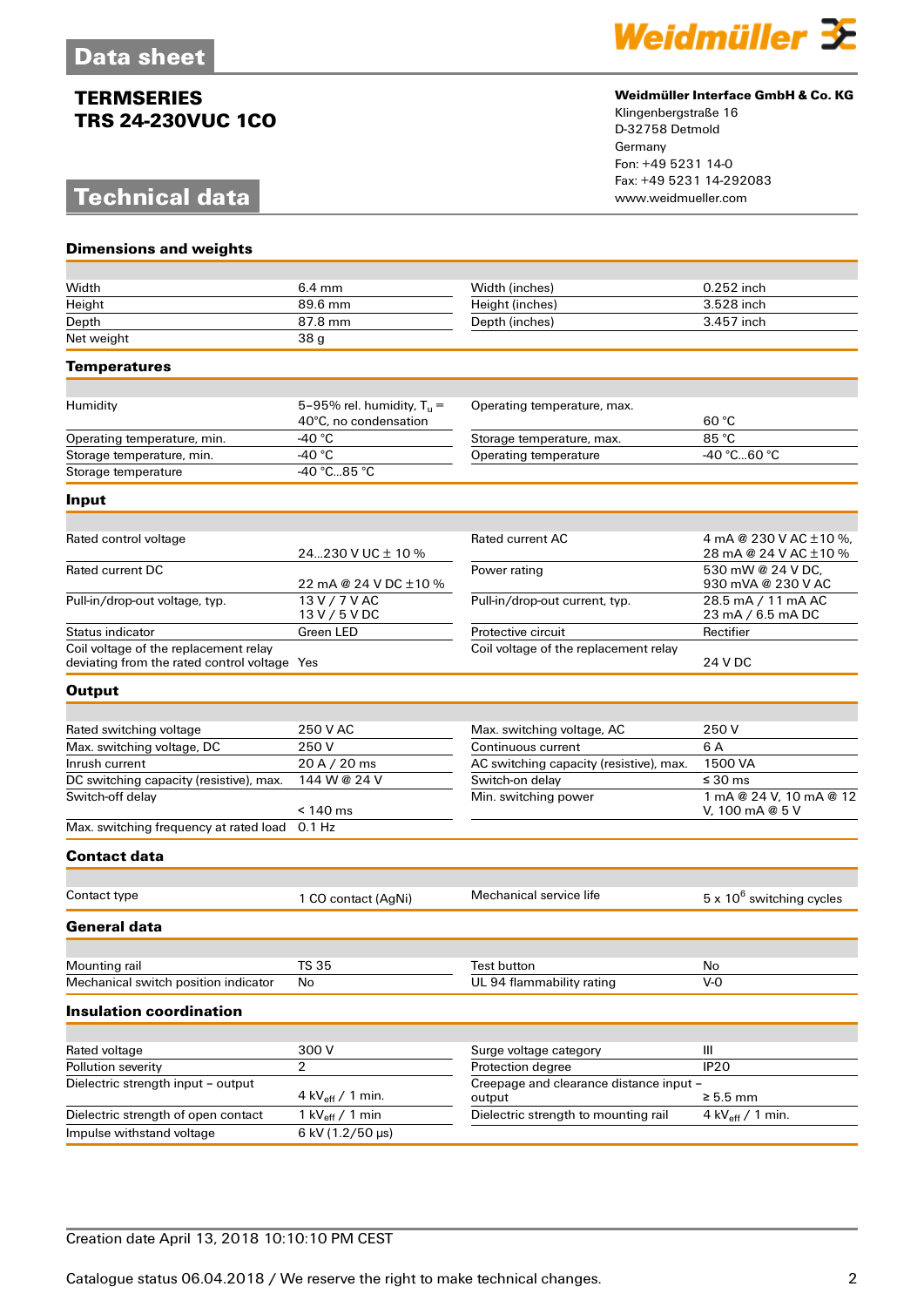## **Technical data**



#### **Weidmüller Interface GmbH & Co. KG**

Klingenbergstraße 16 D-32758 Detmold Germany Fon: +49 5231 14-0 Fax: +49 5231 14-292083

| Further details of approvals / standards                                                      |                                                                                    |                                                                                               |                                             |  |
|-----------------------------------------------------------------------------------------------|------------------------------------------------------------------------------------|-----------------------------------------------------------------------------------------------|---------------------------------------------|--|
|                                                                                               |                                                                                    |                                                                                               |                                             |  |
| <b>Standards</b>                                                                              | EN 50178, EN 55011, EN<br>61000-6-1, 2, 4                                          | Certificate No. (DNVGL)                                                                       | TAA00001E5                                  |  |
| Certificate no. (cULus)                                                                       | E141197                                                                            |                                                                                               |                                             |  |
| <b>Connection data</b>                                                                        |                                                                                    |                                                                                               |                                             |  |
|                                                                                               |                                                                                    |                                                                                               |                                             |  |
| Wire connection method                                                                        | Screw connection                                                                   | Stripping length, rated connection                                                            | 8 mm                                        |  |
| Tightening torque, max.                                                                       | $0.4$ Nm                                                                           | Clamping range, rated connection                                                              | $1.5 \text{ mm}^2$                          |  |
| Clamping range, min.                                                                          | $0.14 \, \text{mm}^2$                                                              | Clamping range, max.                                                                          | $2.5$ mm <sup>2</sup>                       |  |
| Wire connection cross section AWG,                                                            |                                                                                    | Wire connection cross section AWG,                                                            |                                             |  |
| min.                                                                                          | <b>AWG 26</b>                                                                      | max.                                                                                          | <b>AWG 14</b>                               |  |
| Wire cross-section, solid, min.                                                               | $0.14 \, \text{mm}^2$                                                              | Wire cross-section, solid, max.                                                               | $2.5$ mm <sup>2</sup>                       |  |
| Wire connection cross-section, finely<br>stranded, min.                                       | $0.14 \, \text{mm}^2$                                                              | Wire connection cross section, finely<br>stranded, max.                                       | $2.5$ mm <sup>2</sup>                       |  |
| Wire cross-section, finely stranded, min.<br>(AWG)                                            | <b>AWG 26</b>                                                                      | Wire cross-section, finely stranded, max.<br>(AWG)                                            | <b>AWG 14</b>                               |  |
| Wire connection cross-section, finely<br>stranded with wire-end ferrules DIN<br>46228/4, min. | $0.25$ mm <sup>2</sup>                                                             | Wire connection cross-section, finely<br>stranded with wire-end ferrules DIN<br>46228/4, max. | $2.5$ mm <sup>2</sup>                       |  |
| Conductor cross-section, flexible, AEH<br>(DIN 46228-1), min.                                 | $0.25$ mm <sup>2</sup>                                                             | Conductor cross-section, flexible, AEH<br>(DIN 46228-1), max.                                 | $2.5$ mm <sup>2</sup>                       |  |
| Wire connection cross section, finely<br>stranded, two clampable wires, min.                  | $0.5$ mm <sup>2</sup>                                                              | Wire cross-section, finely stranded, two<br>clampable wires, max.                             | $1 \text{ mm}^2$                            |  |
| Twin wire-end ferrules, min.                                                                  | $0.5$ mm <sup>2</sup>                                                              | Twin wire-end ferrules, max.                                                                  | $1 \text{ mm}^2$                            |  |
| Blade size                                                                                    | size PHO                                                                           | Gauge to IEC 60947-1                                                                          | A1, B1                                      |  |
| <b>Rated data UL</b>                                                                          |                                                                                    |                                                                                               |                                             |  |
|                                                                                               |                                                                                    |                                                                                               |                                             |  |
| Ambient temperature (operational), max. 40 °C                                                 |                                                                                    | Connection cross-section AWG, min.                                                            | <b>AWG 26</b>                               |  |
| Connection cross-section AWG, max.                                                            |                                                                                    | Type of conductor                                                                             | rigid copper conductor,                     |  |
|                                                                                               | <b>AWG 14</b><br>0.4 Nm                                                            |                                                                                               | flexible copper conductor<br>$\overline{2}$ |  |
| Tightening torque, max.                                                                       |                                                                                    | Pollution severity level                                                                      |                                             |  |
| <b>Classifications</b>                                                                        |                                                                                    |                                                                                               |                                             |  |
| <b>ETIM 5.0</b>                                                                               | EC001437                                                                           | ETIM 6.0                                                                                      | EC001437                                    |  |
| eClass 6.2                                                                                    | 27-37-16-01                                                                        | eClass 7.1                                                                                    | 27-37-16-01                                 |  |
| eClass 8.1                                                                                    | 27-37-16-01                                                                        | eClass 9.0                                                                                    | 27-37-16-01                                 |  |
| eClass 9.1                                                                                    | 27-37-16-01                                                                        |                                                                                               |                                             |  |
| <b>Product information</b>                                                                    |                                                                                    |                                                                                               |                                             |  |
|                                                                                               |                                                                                    |                                                                                               |                                             |  |
| Descriptive text ordering data                                                                | Spare relay<br>Type: RSS113024<br>Orderno.: 4060120000                             |                                                                                               |                                             |  |
| Descriptive text technical data                                                               | Accessories and dimensional drawings: refer to the TERMSERIES<br>Accessories page. |                                                                                               |                                             |  |
| <b>Approvals</b>                                                                              |                                                                                    |                                                                                               |                                             |  |
|                                                                                               |                                                                                    |                                                                                               |                                             |  |
| Approvals                                                                                     |                                                                                    | US                                                                                            |                                             |  |
|                                                                                               |                                                                                    |                                                                                               |                                             |  |
| <b>ROHS</b>                                                                                   | Conform                                                                            |                                                                                               |                                             |  |

### Creation date April 13, 2018 10:10:10 PM CEST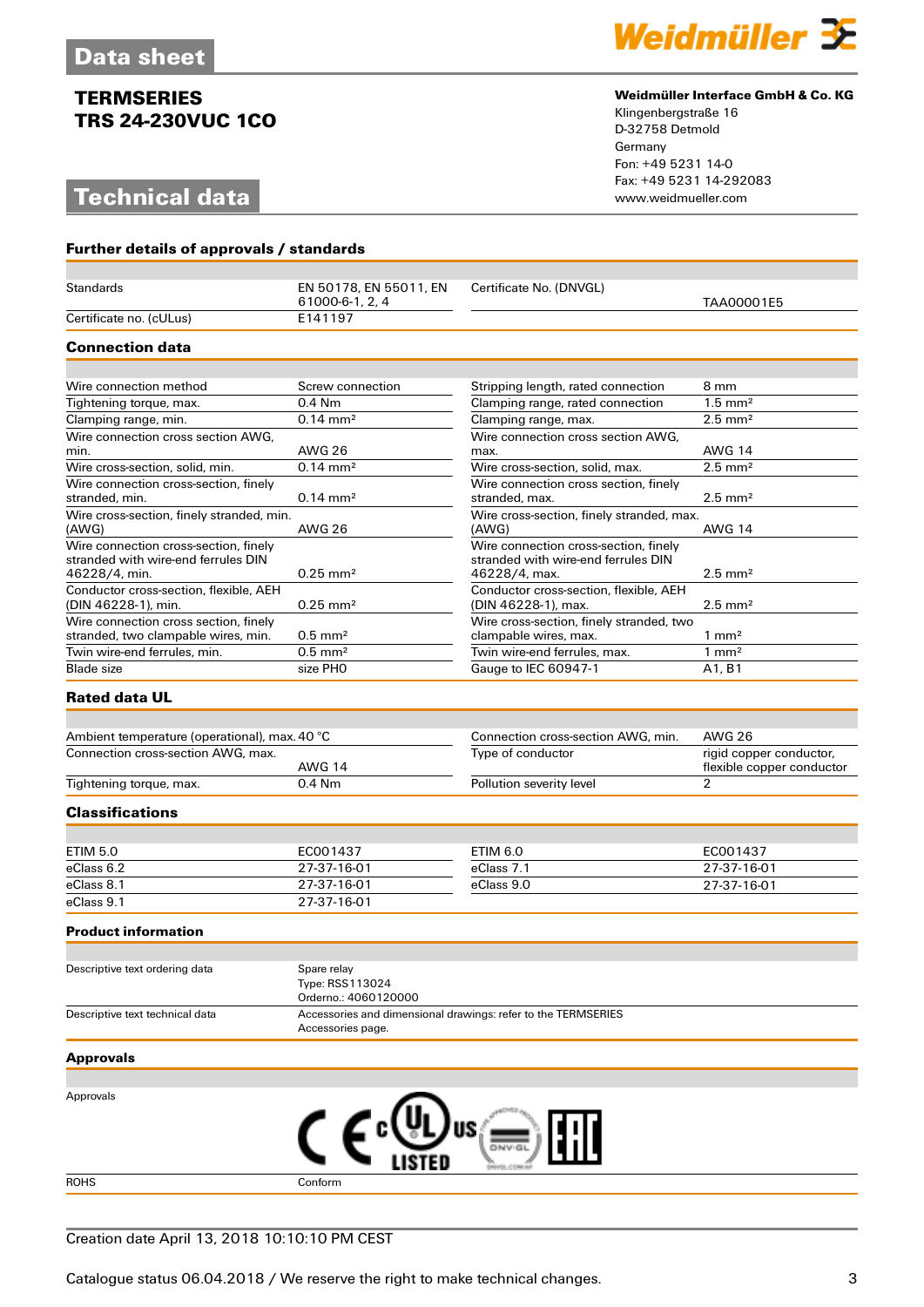# **Technical data**

### **Downloads**



### **Weidmüller Interface GmbH & Co. KG**

Klingenbergstraße 16 D-32758 Detmold Germany Fon: +49 5231 14-0 Fax: +49 5231 14-292083

| Approval/Certificate/Document of |                               |
|----------------------------------|-------------------------------|
| Conformity                       | DE PA5600 160229 001.pdf      |
| Brochure/Catalogue               | CAT 4.2 ELECTR 15/16 EN       |
| <b>Engineering Data</b>          | EPLAN, WSCAD, Zuken E3.S      |
| <b>Engineering Data</b>          | <b>STEP</b>                   |
| User Documentation               | <b>Operating Instructions</b> |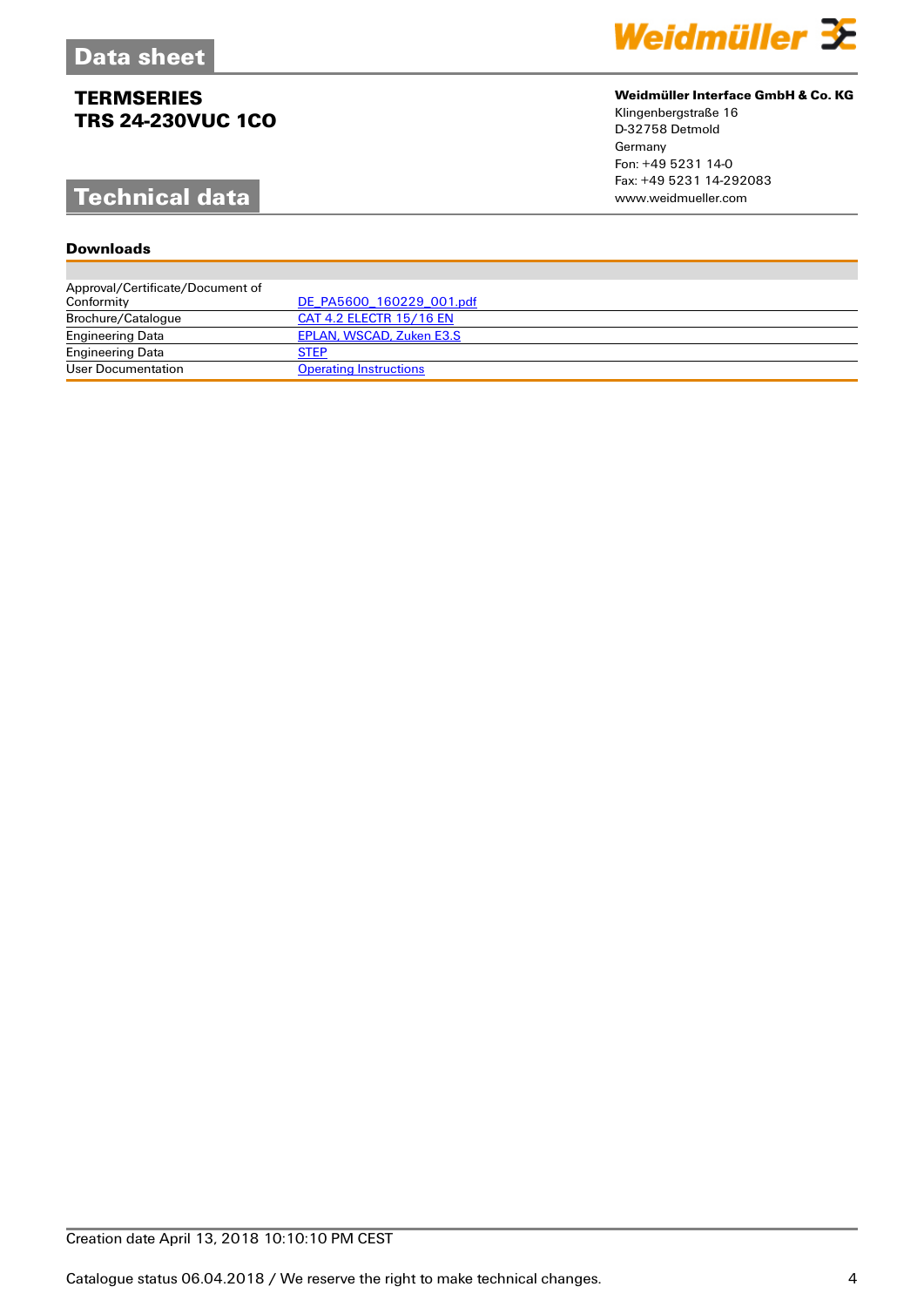## **Drawings**



#### **Weidmüller Interface GmbH & Co. KG**

Klingenbergstraße 16 D-32758 Detmold Germany Fon: +49 5231 14-0 Fax: +49 5231 14-292083